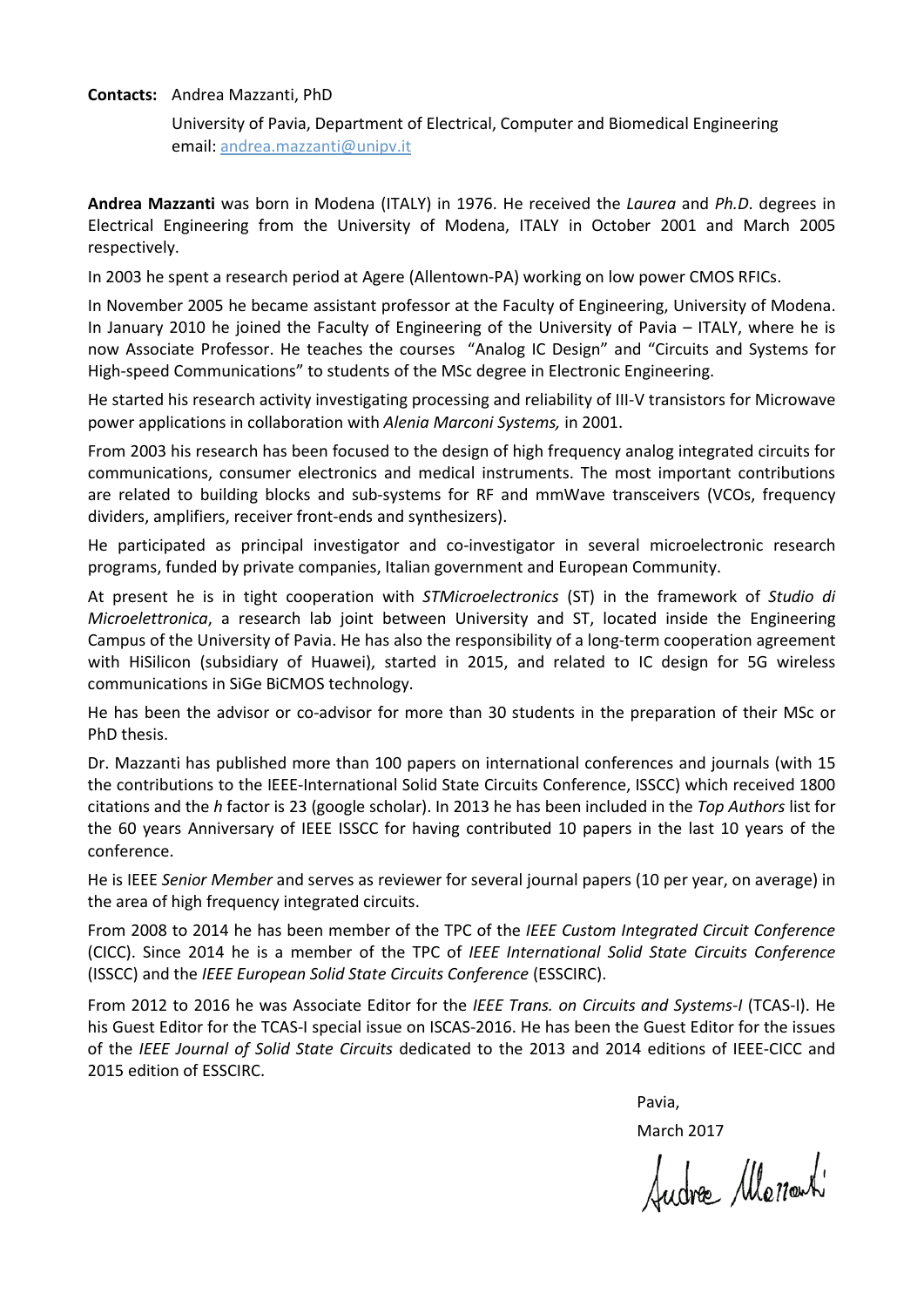## **Selected Journal Publications**

- [1] **A.Mazzanti**, P.Uggetti, F.Svelto: *"Analysis and Design of Injection-Locked LC Dividers for Quadrature Generation",*  IEEE J. of Solid State Circuits, Vol. 39, no. 9, pp. 1425-1433, Sept. 2004.
- [2] **A.Mazzanti**, F.Svelto: *"A 1.8GHz Injection-Locked Quadrature CMOS VCO with Low Phase Noise and High Phase Accuracy"* IEEE Trans. on Circuits and Systems-I: regular papers, Vol. 53, no. 3, pp.554-560, March 2006.
- [3] **A.Mazzanti**, L.Larcher, R.Brama, F.Svelto: *"Analysis of Reliability and Power Efficiency in Cascode Class-E PAs",*  IEEE J. of Solid State Circuits, Vol.41 no.5, pp.1222-1229, May 2006.
- [4] **A.Mazzanti**, F.Svelto, P.Andreani: *"On the Amplitude and Phase Errors of Quadrature LC-Tank CMOS Oscillators",*  IEEE J. of Solid State Circuits, Vol.41 no.6, pp.1305-1313, June 2006.
- [5] A.Liscidini, **A.Mazzanti**, R.Tonietto: L.Vandi, P.Andreani, R.Castello *"Single-Stage Low-Power Quadrature RF Receiver Front-End: The LMV Cell",* IEEE J. of Solid State Circuits, Vol.41 no.12, pp.2832-2841, Dec. 2006.
- [6] G.Cusmai, M.Repossi, G.Albasini, **A.Mazzanti**, F.Svelto: *"A Magnetically Tuned Quadrature Oscillator",* IEEE J. of Solid State Circuits, Vol.42 no.12, pp.2870-2877, Dec. 2007.
- [7] R.Brama, L.Larcher, **A.Mazzanti**, F.Svelto: *"A 30.5dBm, 48% PAE CMOS Class-E PA With Integrated Balun for RF Applications",* IEEE J. of Solid State Circuits, Vol.43 no.8, pp.1755-1762, August 2008.
- [8] **A.Mazzanti**, E.Sacchi, P.Andreani, F.Svelto *"Analysis and Design of a Double-Quadrature CMOS VCO for Subharmonic Mixing at Ka-Band"* IEEE Trans. on Microwave Theory and Techniques, Vol. 56 no. 2, pp. 355-363, Feb. 2008.
- [9] L.Lu, Z.Tang, P.Andreani, **A.Mazzanti**, A.Hajimiri: *"Comments on "Comments on "A General Theory of Phase Noise in Electrical Oscillators"",* IEEE J. of Solid State Circuits, Vol.43 no.9, pp.2170, Sept. 2008.
- [10] **A.Mazzanti**, P.Andreani: *"Class C Harmonic CMOS VCOs, with a General Result on Phase Noise",* IEEE J. of Solid State Circuits, Vol.43 no.12, pp.2716-2729, Dec. 2008.
- [11] **A.Mazzanti**, P.Andreani *"A Time-Variant Analysis of Fundamental 1/f3 Phase Noise in CMOS Parallel LC-Tank Quadrature Oscillators",* IEEE Trans. on Circuits and Systems I – Regular Papers, Vol.56 no.10, pp. 2173-2180, Oct. 2009.
- [12] E.Monaco, M.Pozzoni, F.Svelto, **A.Mazzanti**: "*Injection-locked CMOS Frequency Doublers for* μ*-wave and mmwave Applications*", IEEE J. of Solid State Circuits, vol.45 no.8, pp. 1567-1574, August 2010.
- [13] **A.Mazzanti**, M.Vahidfar, M.Sosio, F.Svelto: "*A Low Phase-Noise Multi-Phase LO Generator for Wideband Demodulators Based on Reconfigurable Sub-Harmonic Mixers*", IEEE J. of Solid State Circuits, vol.45 no. 10, pp.2104-2115, October 2010.
- [14] **A.Mazzanti**, M.Sosio, M.Repossi, F.Svelto "*A 24 GHz Subharmonic Direct Conversion Receiver in 65nm CMOS*" IEEE Trans. on Circuits and systems-I: Regular papers, vol.58 no. 1, pp.88-97, January 2011.
- [15] F.Vecchi, S.Bozzola, E.Temporiti, D.Guermandi, M.Pozzoni, M.Repossi, M.Cusmai, U.Decanis, **A.Mazzanti**, F.Svelto: "*A Wide-Band Receiver for multi Gbit/s communications in 65nm CMOS*", IEEE J. of Solid State Circuits, Vol.46 no. 3**,** pp.551- 561, March 2011.
- [16] U.Decanis, A.Ghilioni, E.Monaco, **A.Mazzanti**, F.Svelto "*A low noise Quadrature VCO based on magnetically coupled resonators and a wide-band frequency divider at mm-waves*", IEEE J. of Solid State Circuits, vol.46 no. 12, December 2012.
- [17] **A.Mazzanti**, P.Andreani "*A Push–Pull Class-C CMOS VCO*" IEEE J. of Solid State Circuits, Vol.48 no.3, pp.724-732, March 2013.
- [18] A.Ghilioni, **A.Mazzanti**, F.Svelto "Analysis and Design of mm-Wave Frequency Dividers Based on Dynamic Latches With Load Modulation" IEEE J. of Solid State Circuits, Vol.48 no.8, August 2013.
- [19] D.Li, Member, G.Minoia, M.Repossi, D.Baldi, E.Temporiti, **A.Mazzanti**, F.Svelto, "A Low-Noise Design Technique for High-Speed CMOS Optical Receivers" IEEE Journal of Solid State Circuits, pp.1437-1447, Vol.49, no.6, June 2014.
- [20] E. Mammei, F.Loi, F.Radice, A.Dati, M.Bruccoleri, M.Bassi, **A.Mazzanti**, "Analysis and Design of a Power-Scalable Continuous-Time FIR Equalizer for 10 Gb/s to 25 Gb/s Multi-Mode Fiber EDC in 28 nm LP CMOS" IEEE Journal of Solid State Circuits, pp.3130-3140, Vol.49, no.12, Dec. 2014.
- [J20] M. Bassi, F. Radice, M. Bruccoleri, S. Erba, A. Mazzanti "A High-Swing 45 Gb/s Hybrid Voltage and Current-Mode PAM-4 Transmitter in 28 nm CMOS FDSOI" IEEE Journal of Solid State Circuits, pp. 2702 - 2715, Vol.51, no.11, Nov. 2016.